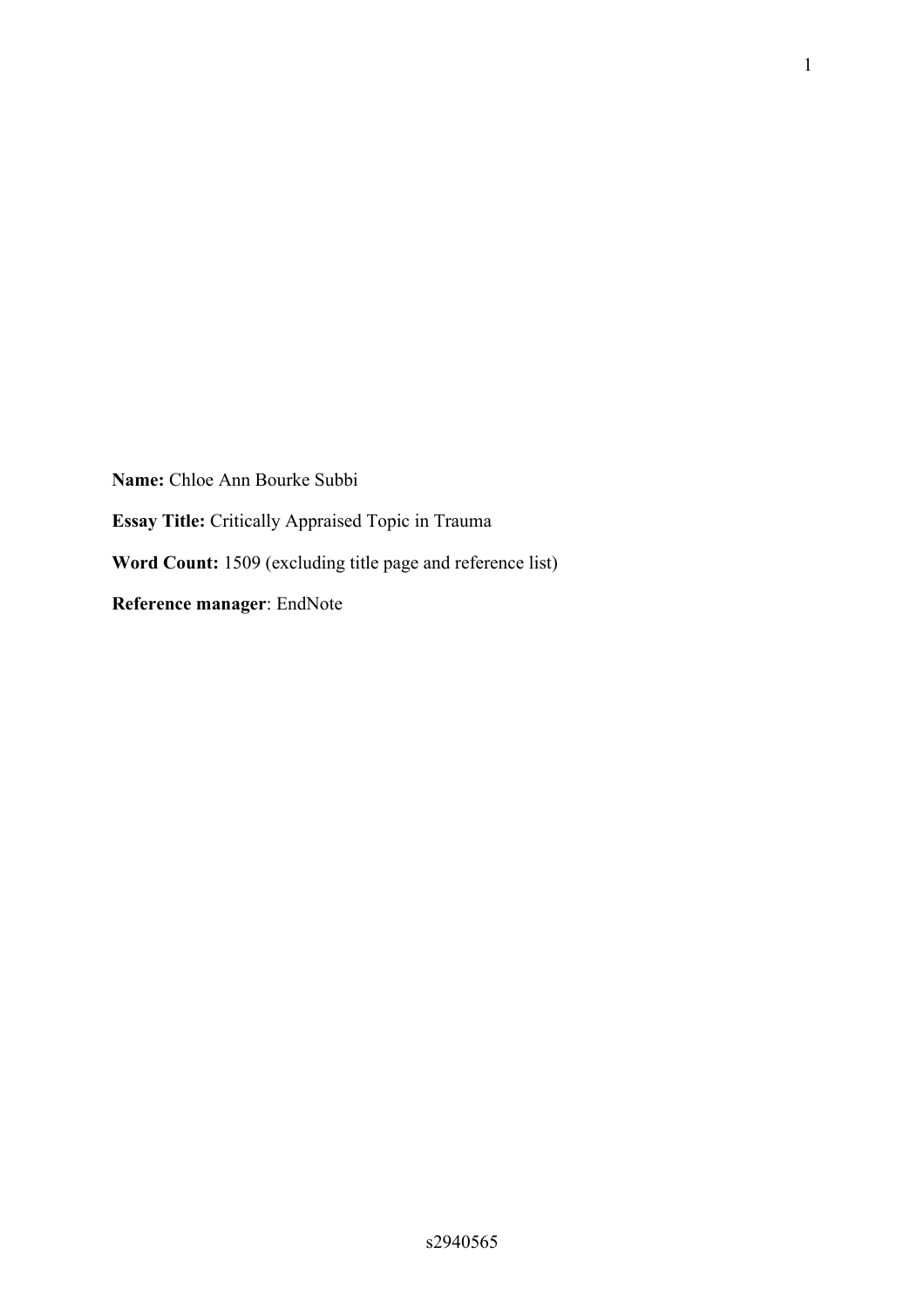**Title**: Paramedics cannot accurately estimate burns and total body surface area (TBSA).

### **Clinical scenario**

A paramedic is called to a patient entrapped in a house fire where they have sustained extensive burns to their body.

#### **PICO (Population-Intervention-Comparison-Outcome) Question**

In prehospital burn patients, can paramedics accurately estimate burns and TBSA compared to a Burns Unit.

### **Search Strategy**

(Paramedic\* OR prehospital OR pre-hospital OR out of hospital OR "out-of-hospital" OR ambulance\* OR "emergency medical services") AND (estimate\* OR calculate OR approximate OR guess) AND (burns OR burn\*) AND (body surface area) limit to (English language AND humans AND year=" $1<sup>st</sup>$  January 2014 – 6<sup>th</sup> September 2019").

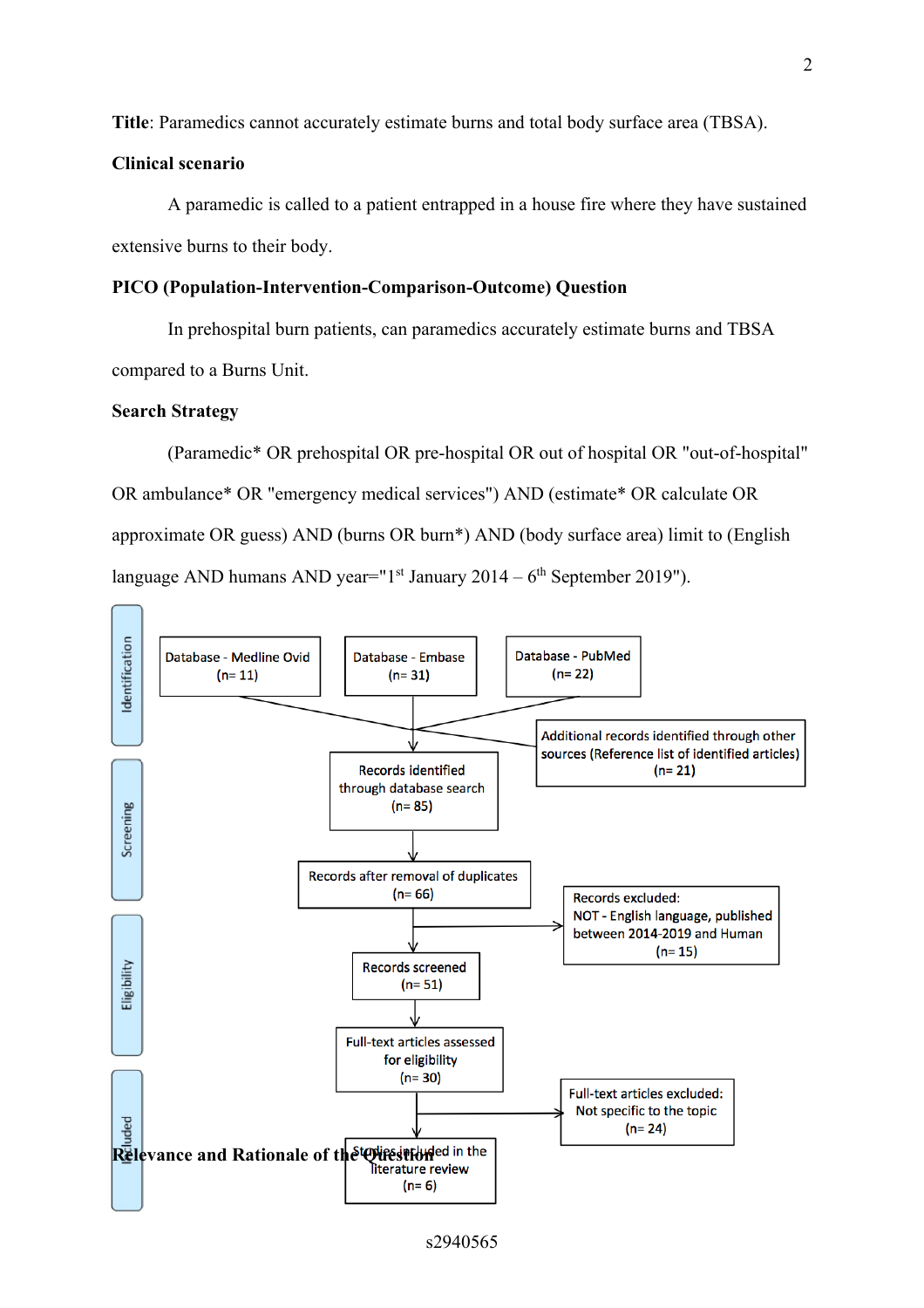Burns and TBSA estimation is a crucial component in the management of an acute burn's patient, guiding further interventions, such as fluid resuscitation and resources. Therefore, it is important that this PICO question is explored further as it is widely known that paramedics overestimate burns.

# **Relevant Papers**

| <b>Author and</b> | <b>Study Design</b> | <b>Population:</b> | Aim             |                | <b>Results</b>     | <b>Strengths and</b>                          |
|-------------------|---------------------|--------------------|-----------------|----------------|--------------------|-----------------------------------------------|
| Year              | (LOE)               | Sample and         |                 |                |                    | <b>Limitations</b>                            |
|                   |                     | characteristics    |                 |                |                    |                                               |
| Face &            | Retrospective       | 123                | Do estimates    | $\blacksquare$ | 40% of cases       | Strengths                                     |
| Dalton,           | record review       | Paediatrics        | of the TBSA     |                | received an        | Compared the<br>$\overline{\phantom{a}}$      |
| 2017              |                     | under 16 years     | of burns differ |                | initial            | estimations of                                |
|                   | LOE <sub>2</sub>    | between January    | between NSW     |                | overestimation of  | TBSA of burns                                 |
|                   |                     | 2009 and           | NETS and the    |                | TBSA.              | between NETS and                              |
|                   |                     | January 2011.      | BU.             |                | $60\%$ of the      | the BU.                                       |
|                   |                     |                    |                 |                | burn's estimated   | Limitations                                   |
|                   |                     |                    |                 |                | with a TBSA        | Limited age group<br>$\overline{\phantom{a}}$ |
|                   |                     |                    |                 |                | $>10\%$ were       | and sample size.                              |
|                   |                     |                    |                 |                | similarly          | NETS only<br>$\overline{\phantom{a}}$         |
|                   |                     |                    |                 |                | assessed as        | transport patients                            |
|                   |                     |                    |                 |                | $>10\%$ by the BU. | from a hospital to a                          |
|                   |                     |                    |                 |                | Children with      | BU hospital.                                  |
|                   |                     |                    |                 |                | burns $>10\%$      | Only included<br>$\overline{\phantom{a}}$     |
|                   |                     |                    |                 |                | TBSA require       | patients with a burn                          |
|                   |                     |                    |                 |                | fluids. Therefore, | size of 10% or                                |
|                   |                     |                    |                 |                | if the burn is     | greater.                                      |
|                   |                     |                    |                 |                | overestimate, it   |                                               |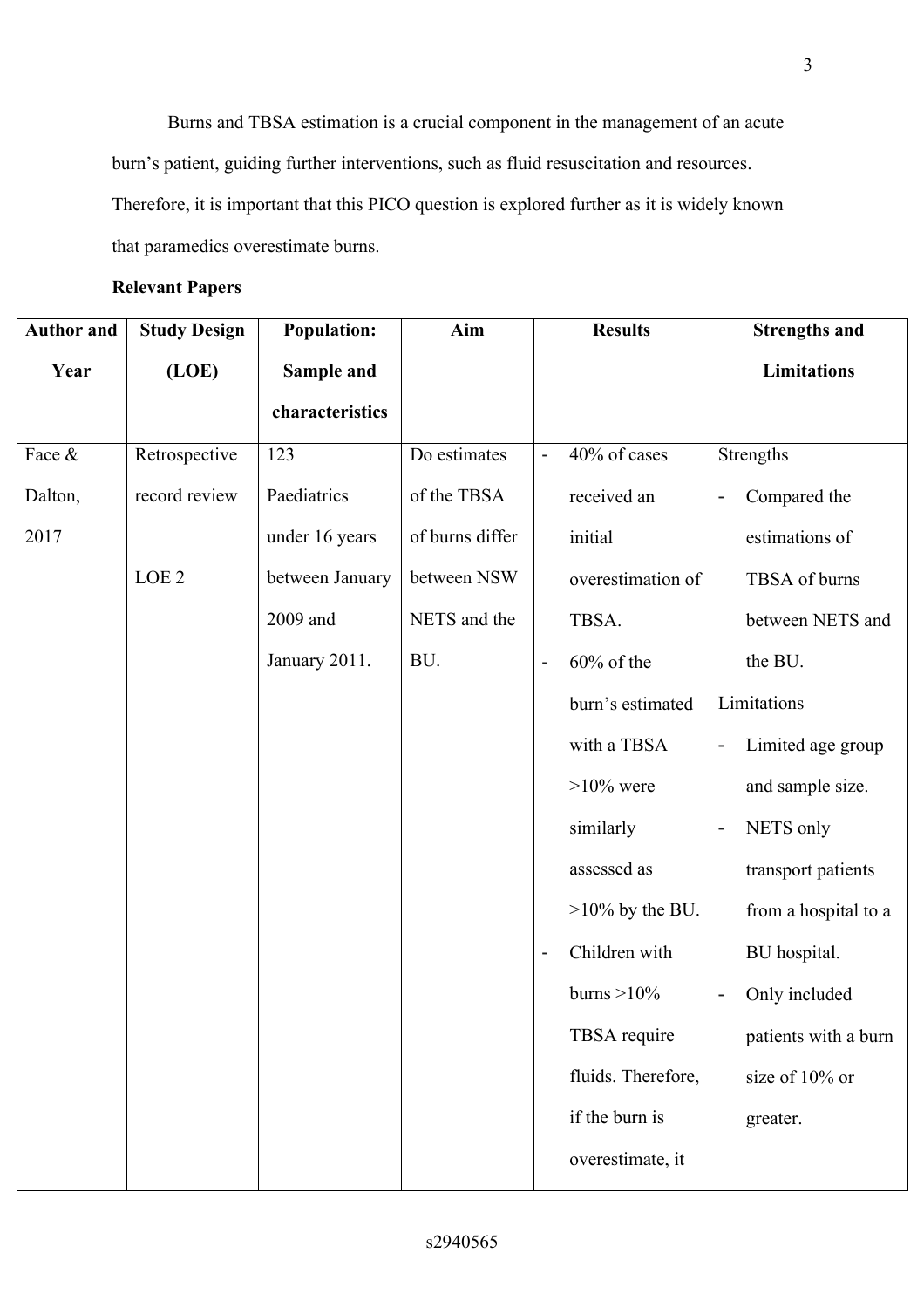|            |                  |                 |                  | $\overline{\phantom{a}}$ | changes patient<br>management.<br>Only two of the<br>18 cases with |                   |                       |
|------------|------------------|-----------------|------------------|--------------------------|--------------------------------------------------------------------|-------------------|-----------------------|
|            |                  |                 |                  |                          | $>20\%$ TBSA<br>burns, was<br>acutely<br>estimated.                |                   |                       |
| Fussell,   | Observational    | 82 HCPs took    | Assess the       | $\overline{\phantom{a}}$ | 98% of                                                             |                   | Strengths             |
| Blackbrun, | study            | part in the     | accuracy of      |                          | participants                                                       | $\qquad \qquad -$ | It was a controlled   |
| & Ross,    |                  | experiment.     | estimations      |                          | overestimated                                                      |                   | study as the          |
| 2014       | LOE <sub>3</sub> | The experiment  | between pre-     |                          | the TBSA with                                                      |                   | mannequin had a       |
|            |                  | comprised of a  | hospital         |                          | 16% estimating                                                     |                   | pre-determined burn   |
|            |                  | paediatric      | clinicians, a    |                          | $\geq$ 10% TBSA.                                                   |                   | size of 3%,           |
|            |                  | mannequin with  | paediatric ED    | $\blacksquare$           | Overestimation                                                     |                   | according to both     |
|            |                  | a burn on its   | and a specialist |                          | was far more                                                       |                   | the Palmar method     |
|            |                  | torso.          | paediatric BU.   |                          | pronounced in                                                      |                   | and the Lund &        |
|            |                  | HCPs estimated  |                  |                          | ambulance staff                                                    |                   | Browder Chart.        |
|            |                  | the TBSA of     |                  |                          | and GPs, and the                                                   | ÷                 | They used a           |
|            |                  | this burn, and  |                  |                          | most accurate by                                                   |                   | template of the hand  |
|            |                  | stated how they |                  |                          | the BU.                                                            |                   | of the paediatric     |
|            |                  | come to this    |                  |                          |                                                                    |                   | mannequin and         |
|            |                  | answer.         |                  |                          |                                                                    |                   | copied it three times |
|            |                  |                 |                  |                          |                                                                    |                   | to design the burn,   |
|            |                  |                 |                  |                          |                                                                    |                   | limiting bias in the  |
|            |                  |                 |                  |                          |                                                                    |                   | burn size.            |

4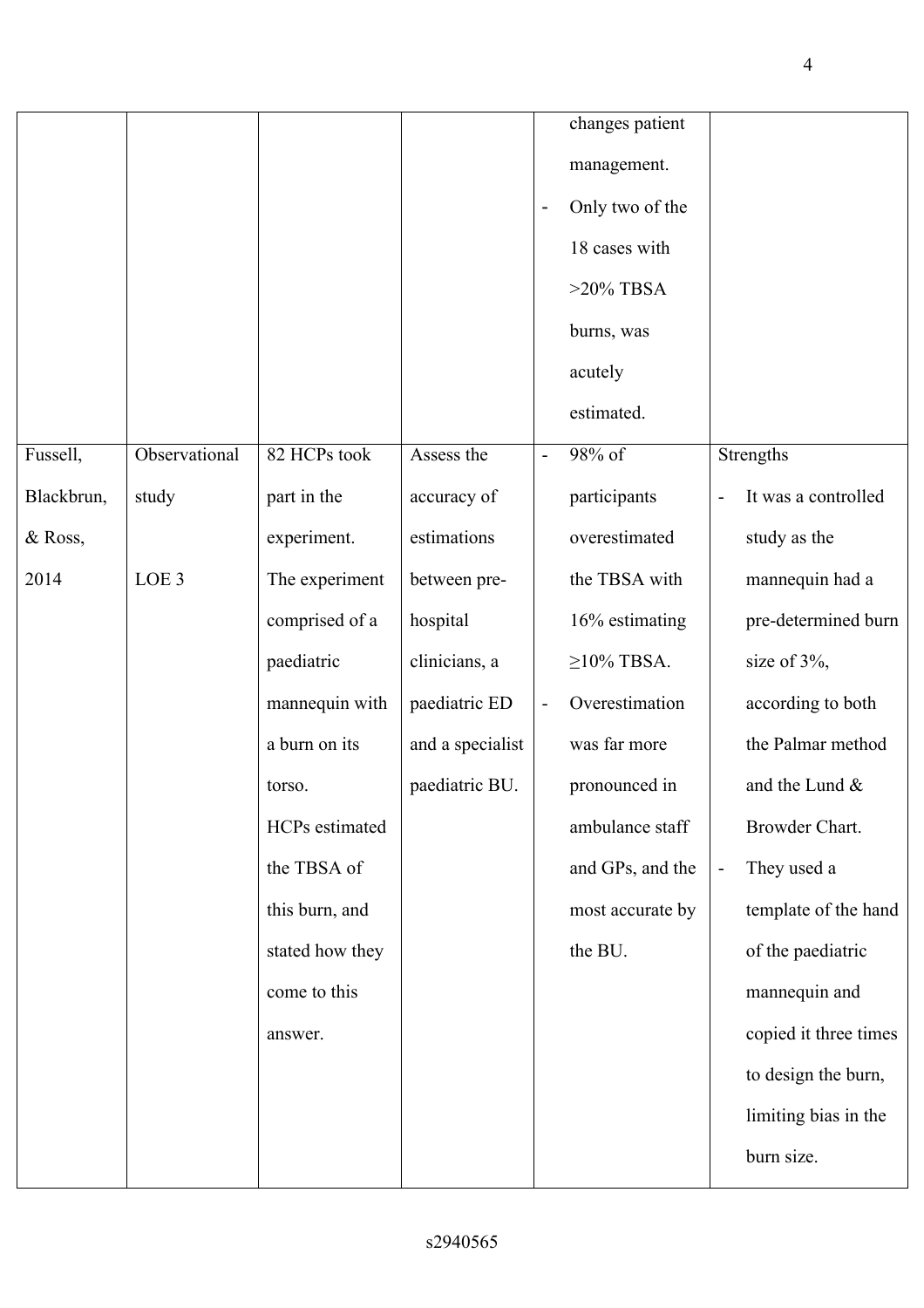|              |                  |                        |                |                          |                  |                          | Limitations         |
|--------------|------------------|------------------------|----------------|--------------------------|------------------|--------------------------|---------------------|
|              |                  |                        |                |                          |                  | $\overline{\phantom{a}}$ | A vast range of     |
|              |                  |                        |                |                          |                  |                          | methods were used   |
|              |                  |                        |                |                          |                  |                          | to estimate the     |
|              |                  |                        |                |                          |                  |                          | TBSA. This can      |
|              |                  |                        |                |                          |                  |                          | cause               |
|              |                  |                        |                |                          |                  |                          | inconsistencies in  |
|              |                  |                        |                |                          |                  |                          | the data as HCP     |
|              |                  |                        |                |                          |                  |                          | were not further    |
|              |                  |                        |                |                          |                  |                          | broken down into    |
|              |                  |                        |                |                          |                  |                          | the category of     |
|              |                  |                        |                |                          |                  |                          | method used.        |
|              |                  |                        |                |                          |                  |                          | Instead they were   |
|              |                  |                        |                |                          |                  |                          | only separated into |
|              |                  |                        |                |                          |                  |                          | health professions. |
|              |                  |                        |                |                          |                  | $\overline{\phantom{a}}$ | Only 24 paramedics  |
|              |                  |                        |                |                          |                  |                          | participated in the |
|              |                  |                        |                |                          |                  |                          | study.              |
| McCulloh,    | Retrospective    | 139 patients $\leq$ 18 | To determine   | $\overline{\phantom{a}}$ | Sixty-seven of   |                          | Strengths           |
| et al., 2018 | review           | years of age           | how accurate   |                          | the 139 patients | $\overline{\phantom{a}}$ | Compared            |
|              |                  | with TBSA              | prehospital,   |                          | studied were     |                          | prehospital EMS     |
|              | LOE <sub>2</sub> | $>10\%$ who            | nonburn        |                          | transported by   |                          | providers, nonburn  |
|              |                  | presented to           | center, and ED |                          | EMS and had      |                          | centre, and         |
|              |                  | hospital within        | providers are  |                          | transport        |                          | physicians to BU    |
|              |                  | 24 hours of            | at estimating  |                          | documentation    |                          | physicians.         |
|              |                  |                        |                |                          | available with a |                          |                     |
|              |                  |                        |                |                          |                  |                          |                     |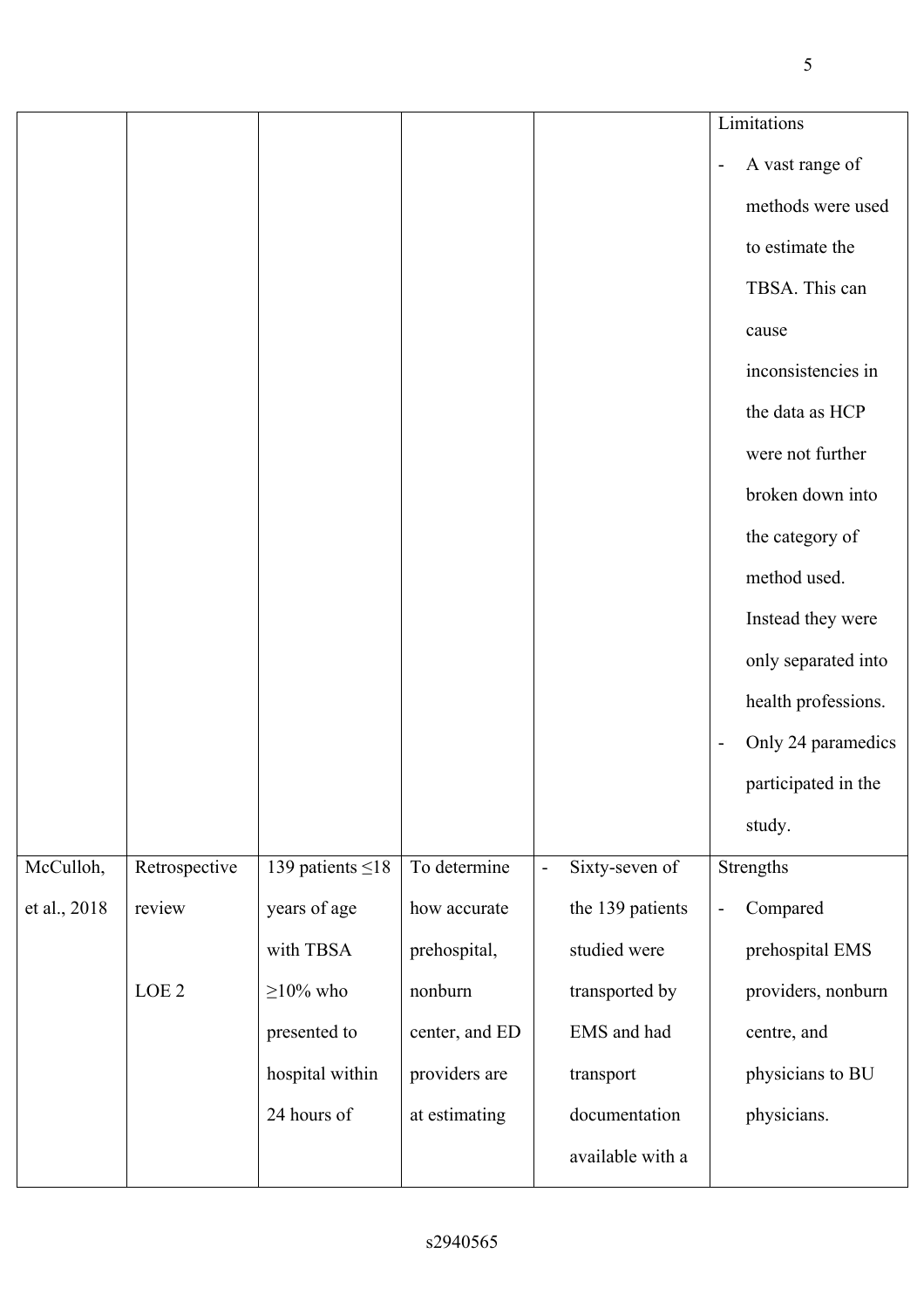|  | injury between | large pediatric |                | prehospital      | $\overline{\phantom{a}}$ | Consistent with      |
|--|----------------|-----------------|----------------|------------------|--------------------------|----------------------|
|  | 2007-2015.     | burns.          |                | determination of |                          | other study findings |
|  |                |                 |                | TBSA.            |                          | on the same topic.   |
|  |                |                 | $\blacksquare$ | Overestimate of  |                          | Limitations          |
|  |                |                 |                | TBSA was         | $\overline{\phantom{0}}$ | Does not allow for   |
|  |                |                 |                | highest by       |                          | determination of     |
|  |                |                 |                | prehospital EMS  |                          | causes of estimation |
|  |                |                 |                | providers at     |                          | variance.            |
|  |                |                 |                | 40%.             | $\overline{\phantom{a}}$ | Each group used      |
|  |                |                 |                |                  |                          | different methods to |
|  |                |                 |                |                  |                          | calculate the TBSA   |
|  |                |                 |                |                  |                          | which could have     |
|  |                |                 |                |                  |                          | caused               |
|  |                |                 |                |                  |                          | discrepancies in the |
|  |                |                 |                |                  |                          | findings.            |
|  |                |                 |                |                  | $\overline{\phantom{a}}$ | Only included        |
|  |                |                 |                |                  |                          | patients with burns  |
|  |                |                 |                |                  |                          | greater than 10%,    |
|  |                |                 |                |                  |                          | that were less than  |
|  |                |                 |                |                  |                          | 18 years.            |
|  |                |                 |                |                  | $\frac{1}{2}$            | Providers did not    |
|  |                |                 |                |                  |                          | include in their     |
|  |                |                 |                |                  |                          | estimates the        |
|  |                |                 |                |                  |                          | specific body areas, |
|  |                |                 |                |                  |                          | or if confounding    |
|  |                |                 |                |                  |                          | areas such as        |
|  |                |                 |                |                  |                          |                      |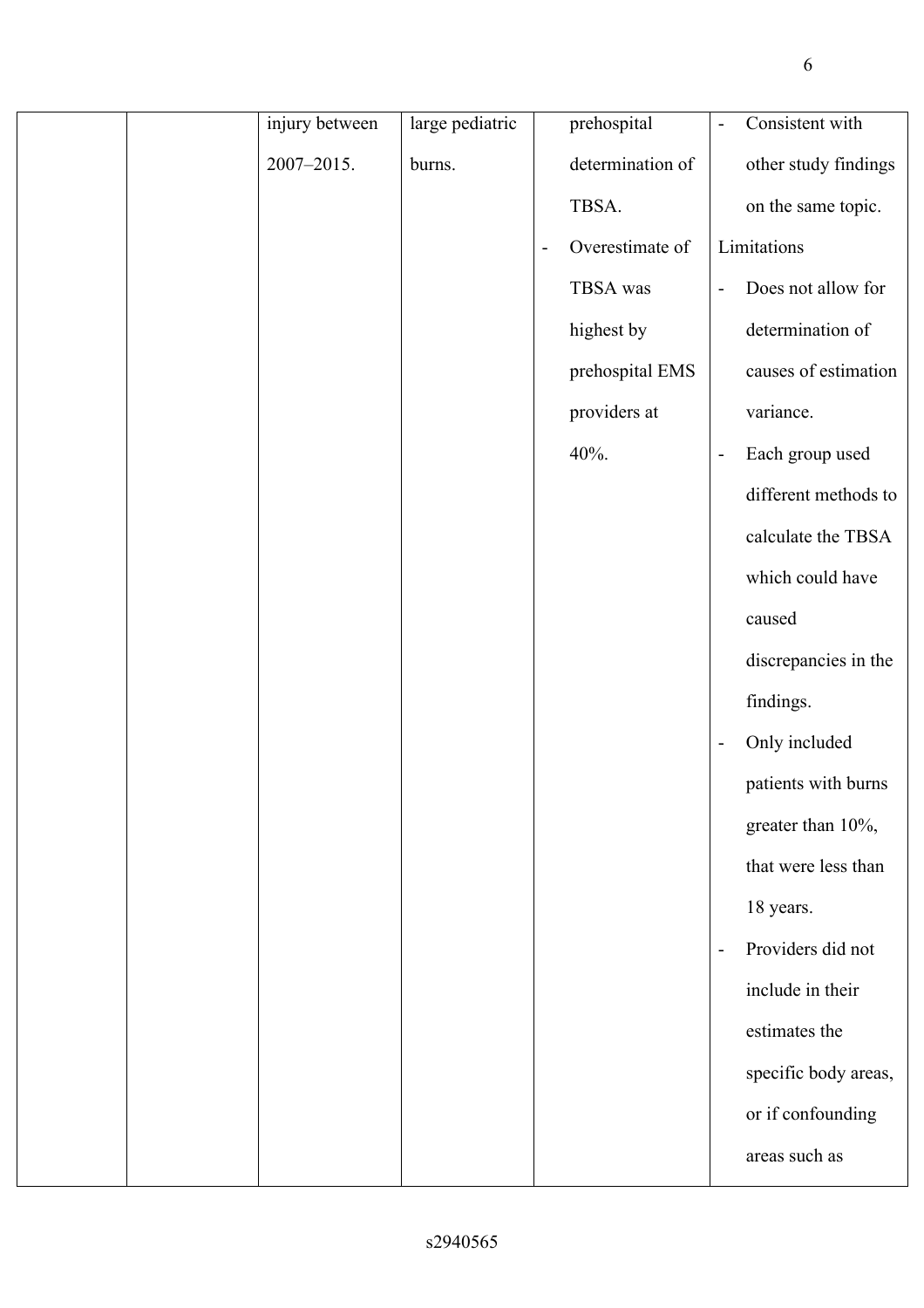|            |                  |                        |                 |                          |                   | erythema were                 |
|------------|------------------|------------------------|-----------------|--------------------------|-------------------|-------------------------------|
|            |                  |                        |                 |                          |                   | included.                     |
| Kallinen,  | Observational    | 67 patients            | To identify     | $\blacksquare$           | The assessment    | Strengths                     |
| Koljonen,  | cohort study     | $\geq$ 18 years with a | factors         |                          | of prehospital    | Assessed the effects          |
| Tukiainen, |                  | TBSA of 20%            | associated with |                          | burn injury was   | of incorrect burn             |
| Randell, & | LOE <sub>3</sub> | or greater,            | the prognosis   |                          | reasonably        | estimation and its            |
| Kirves,    |                  | treated at Töölö       | and survival of |                          | accurate in both  | relation to mortality         |
| 2016       |                  | Hospital               | burn patients   |                          | physicians and    | rates.                        |
|            |                  | between 1st            | by analysing    |                          | paramedics.       | Limitations                   |
|            |                  | January 2006           | data related to | $\overline{a}$           | Variables found   | Prehospital<br>$\blacksquare$ |
|            |                  | and 31st               | the prehospital |                          | to be             | estimates were                |
|            |                  | December 2010.         | treatment of    |                          | independently     | completed by the              |
|            |                  |                        | burn patients   |                          | associated with   | person with the               |
|            |                  |                        | transferred     |                          | 30-day mortality  | highest level of              |
|            |                  |                        | directly to the |                          | were age, female  | training therefore            |
|            |                  |                        | BU from the     |                          | gender, and final | most estimations              |
|            |                  |                        | accident site.  |                          | TBSA.             | were done by                  |
|            |                  |                        |                 | $\overline{\phantom{a}}$ | The median        | prehospital                   |
|            |                  |                        |                 |                          | difference        | physicians and not            |
|            |                  |                        |                 |                          | between           | paramedics.                   |
|            |                  |                        |                 |                          | prehospital and   | Only 18 out of the            |
|            |                  |                        |                 |                          | final TBSA was    | 67 patients were              |
|            |                  |                        |                 |                          | $3\%$ .           | treated by                    |
|            |                  |                        |                 |                          |                   | paramedics. These             |
|            |                  |                        |                 |                          |                   | 18 patients had less          |
|            |                  |                        |                 |                          |                   | severe burn injuries          |
|            |                  |                        |                 |                          |                   |                               |

7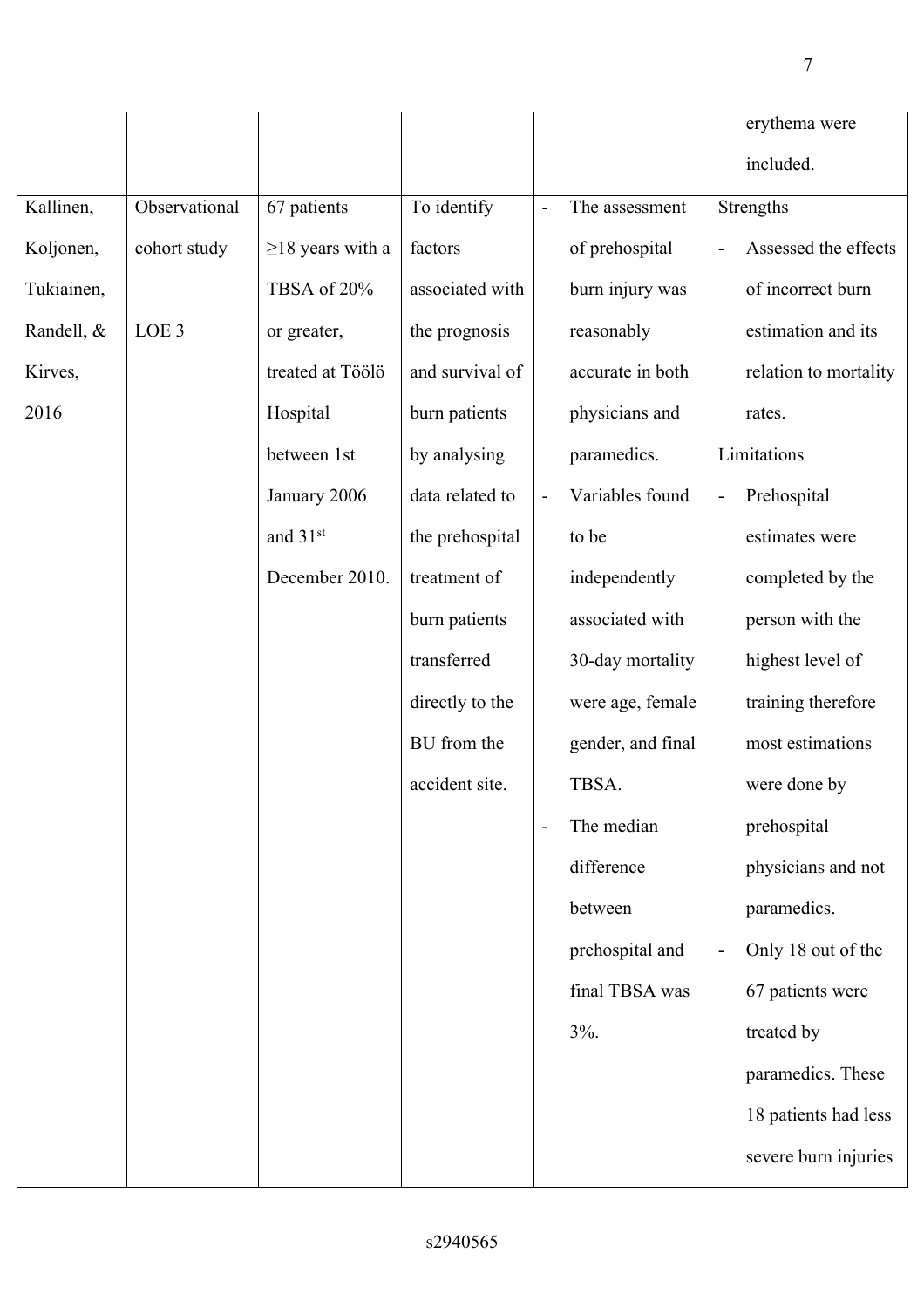|             |                  |                  |                |                          |                |                          | compared to the       |
|-------------|------------------|------------------|----------------|--------------------------|----------------|--------------------------|-----------------------|
|             |                  |                  |                |                          |                |                          | other 49 patients.    |
|             |                  |                  |                |                          |                | $\overline{\phantom{a}}$ | Relatively small      |
|             |                  |                  |                |                          |                |                          | number of patients,   |
|             |                  |                  |                |                          |                |                          | which poses its own   |
|             |                  |                  |                |                          |                |                          | limitations in the    |
|             |                  |                  |                |                          |                |                          | statistical analysis. |
|             |                  |                  |                |                          |                | $\overline{a}$           | The assignment of     |
|             |                  |                  |                |                          |                |                          | patient groups was    |
|             |                  |                  |                |                          |                |                          | not random.           |
|             |                  |                  |                |                          |                | $\overline{a}$           | Only included adult   |
|             |                  |                  |                |                          |                |                          | burn patients with    |
|             |                  |                  |                |                          |                |                          | severe burns.         |
|             |                  |                  |                |                          |                | $\overline{\phantom{a}}$ | The prehospital       |
|             |                  |                  |                |                          |                |                          | TBSA estimate was     |
|             |                  |                  |                |                          |                |                          | assessed in 54% of    |
|             |                  |                  |                |                          |                |                          | cases.                |
| Hall $\&$   | Retrospective    | 490 patients of  | To describe    | $\overline{\phantom{a}}$ | Retrieval      |                          | Strengths             |
| Burns, 2017 | review           | all ages between | patient        |                          | physicians'    | $\overline{a}$           | Documentation of      |
|             |                  | January 2010     | demographics,  |                          | overestimate   |                          | cases were entered    |
|             | LOE <sub>2</sub> | and August       | injuries,      |                          | TBSA, compared |                          | into an electronic    |
|             |                  | 2015.            | physiology and |                          | to the BU.     |                          | database and          |
|             |                  |                  | interventions  | $\overline{\phantom{a}}$ | 25.9% of pre-  |                          | checked daily for     |
|             |                  |                  | performed by   |                          | hospital burn  |                          | completeness and      |
|             |                  |                  | retrieval      |                          | estimations of |                          | accuracy by a senior  |
|             |                  |                  | physicians in  |                          | TBSA were      |                          | clinician.            |
|             |                  |                  |                |                          |                |                          |                       |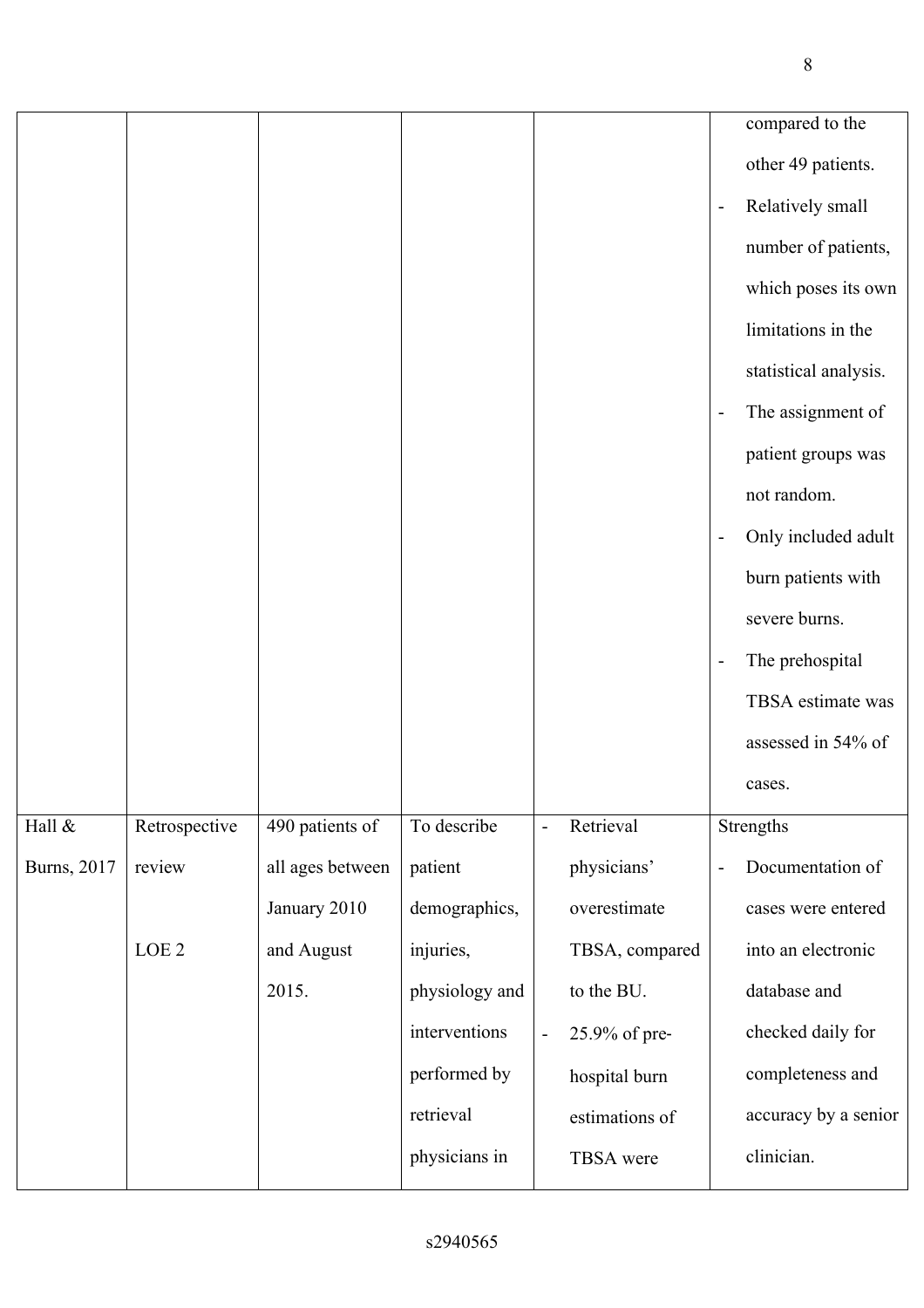|  | the care of    |                | accurately       |                          | Limitations         |
|--|----------------|----------------|------------------|--------------------------|---------------------|
|  |                |                |                  |                          |                     |
|  | burns patients |                | estimated and    | $\frac{1}{2}$            | Flash and flame     |
|  | in both a pre- |                | 55.5%            |                          | burns were the      |
|  | hospital and   |                | overestimated.   |                          | predominant         |
|  | inter-hospital | $\blacksquare$ | Overestimation   |                          | aetiology of burns  |
|  | setting.       |                | exceeding under- |                          | associated in this  |
|  |                |                | estimation by a  |                          | cohort, which could |
|  |                |                | ratio of 3:1.    |                          | have had an         |
|  |                |                |                  |                          | influence on burn   |
|  |                |                |                  |                          | overestimation due  |
|  |                |                |                  |                          | to increased        |
|  |                |                |                  |                          | amounts of          |
|  |                |                |                  |                          | erythema, which     |
|  |                |                |                  |                          | can confuse pre-    |
|  |                |                |                  |                          | hospital physicians |
|  |                |                |                  |                          | on its inclusion or |
|  |                |                |                  |                          | exclusion.          |
|  |                |                |                  | $\overline{\phantom{a}}$ | Only 105 out of the |
|  |                |                |                  |                          | 490 were            |
|  |                |                |                  |                          | prehospital         |
|  |                |                |                  |                          | estimations. 27     |
|  |                |                |                  |                          | from ambulance and  |
|  |                |                |                  |                          | 76 by helicopter    |
|  |                |                |                  |                          | physicians plus an  |
|  |                |                |                  |                          | extra two seen by   |
|  |                |                |                  |                          | both clinicians.    |
|  |                |                |                  |                          |                     |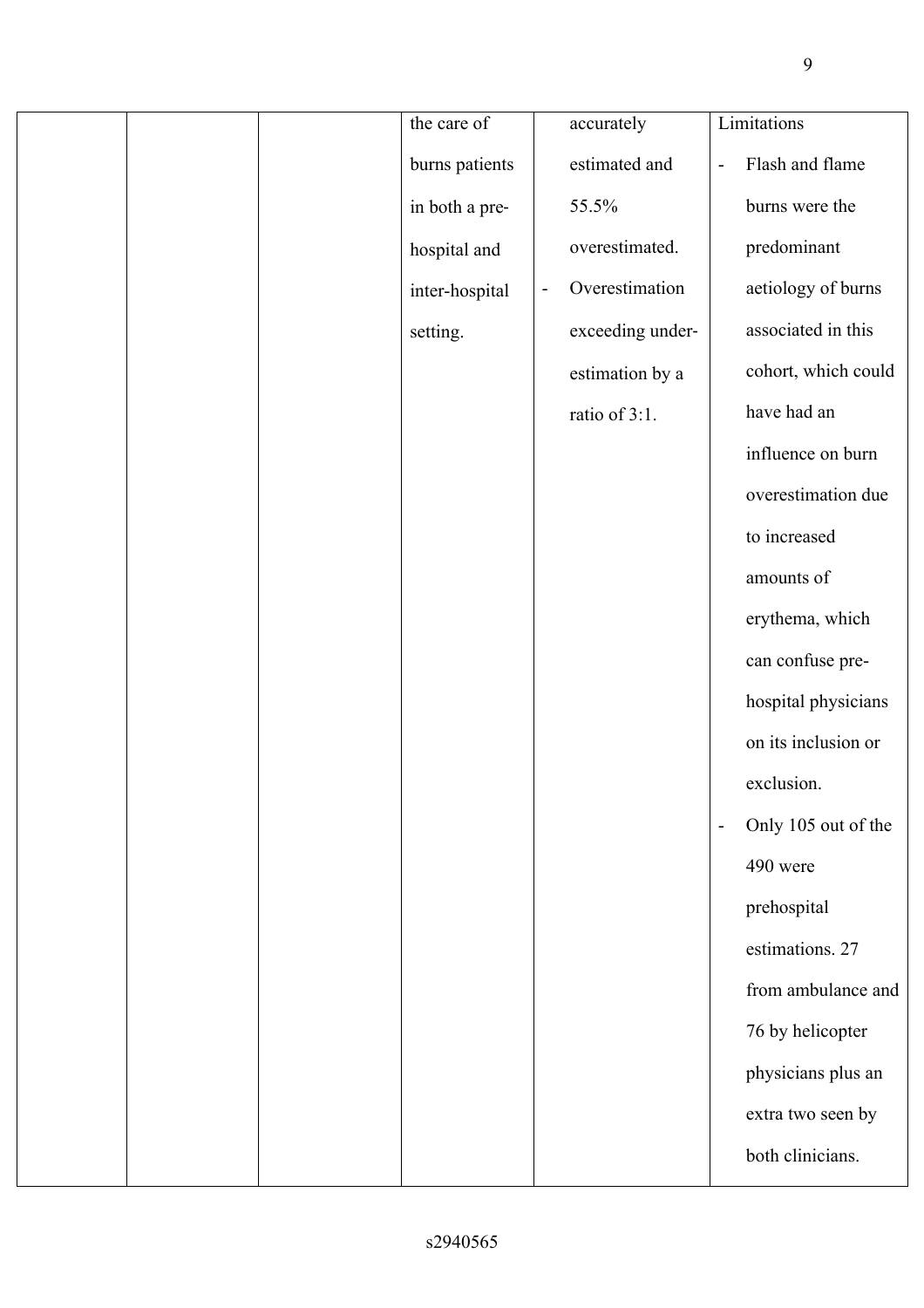|                  |                 |                 |                          |                  |                | All patients had a   |
|------------------|-----------------|-----------------|--------------------------|------------------|----------------|----------------------|
|                  |                 |                 |                          |                  |                | high TBSA burned.    |
| Retrospective    | 73 adults       | To evaluate the | $\blacksquare$           | 26% of TBSA      |                | Strengths            |
| review           | between January | BFS in terms    |                          | was accurate,    | $\blacksquare$ | Examined accuracy    |
|                  | 2007 and        | of ongoing      |                          | 41%              |                | of initial burn size |
| LOE <sub>2</sub> | December 2013   | utilisation,    |                          | overestimated,   |                | estimations by       |
|                  |                 | resuscitation   |                          | and 33%          |                | comparing the BFS    |
|                  |                 | management,     |                          | underestimated.  |                | TBSA to the TBSA     |
|                  |                 | and outcomes    | $\overline{\phantom{0}}$ | 6% of patients   |                | measured during      |
|                  |                 | of patients     |                          | had an           |                | BU admission.        |
|                  |                 | transported.    |                          | estimation error | $\blacksquare$ | <b>Education</b> was |
|                  |                 |                 |                          | greater than     |                | provided throughout  |
|                  |                 |                 |                          | 20%.             |                | the study to         |
|                  |                 |                 |                          |                  |                | improve burn and     |
|                  |                 |                 |                          |                  |                | TBSA estimations.    |
|                  |                 |                 |                          |                  |                | Limitations          |
|                  |                 |                 |                          |                  |                | - Only $61\%$ of     |
|                  |                 |                 |                          |                  |                | documentation was    |
|                  |                 |                 |                          |                  |                | completed which      |
|                  |                 |                 |                          |                  |                | caused gaps in the   |

Caldwell, et

al., 2017

- Only included patients with an estimated burn size of greater than 20%.

data.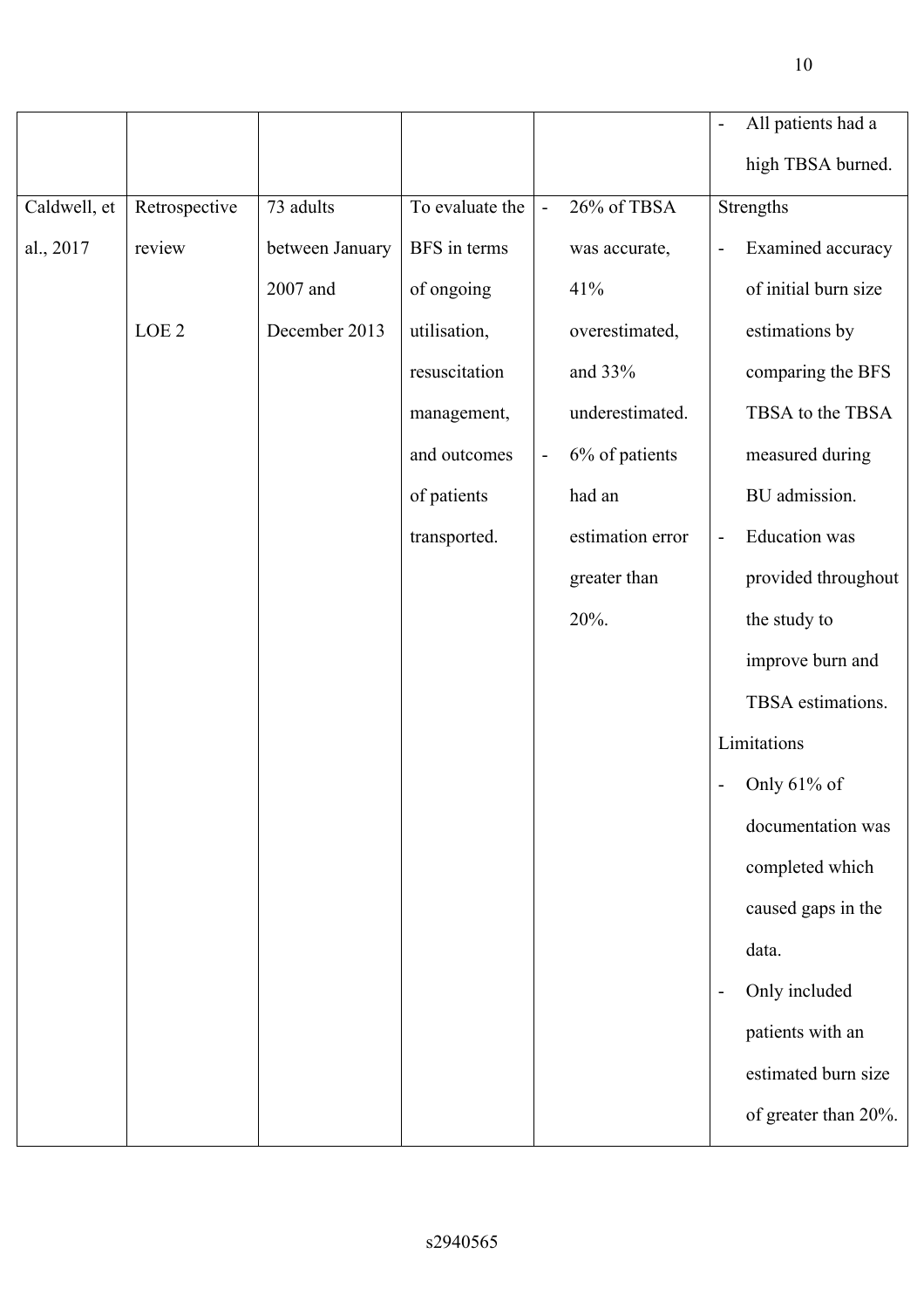|  |  | In 2012 during the<br>$\equiv$ |
|--|--|--------------------------------|
|  |  | study the BFS was              |
|  |  | changed and                    |
|  |  | modified which                 |
|  |  | could have affected            |
|  |  | data.                          |

Abbreviations: BFS; Burn Flow Sheet, BU; Burns Unit, HCP; Healthcare Professional, LOE; Level of evidence, ED; Emergency Department, EMS; Emergency Medical Service, GP; General Practitioner, NETS; Newborn and Paediatric Emergency Transport Service, NSW; New South Whales, Total body surface area; TBSA.

## **Comments**

There were some difficulties with this PICO question because very few studies, have been conducted within the last 5 years, that looked at the accuracy of paramedic burn calculation and TBSA compared to a BU. Current literature focuses on comparing the accuracy of 2-dimensional methods used in pre-hospital and inter-hospital care, to 3 dimentional computer and mobile applications. There is older literature related to the PICO question however due to the year of the studies they are not credible. Relevant articles found that paramedics are likely to overestimated burns compare to a BU. Inexperienced paramedics were more likely to overestimate a burn size compared to experienced paramedics (Borhani-Khomani, Partoft, & Holmgaard, 2017). Furthermore, evidence discussed how the methods used to estimate burns and TBSA, such as the Palmar method, Wallace rule of nines and the Lund and Browder Chart, are not reliable (Chan, et al., 2012). Evidence found that the mathematics used some methods confused paramedics causing inaccuracies in estimations.

### **Consider**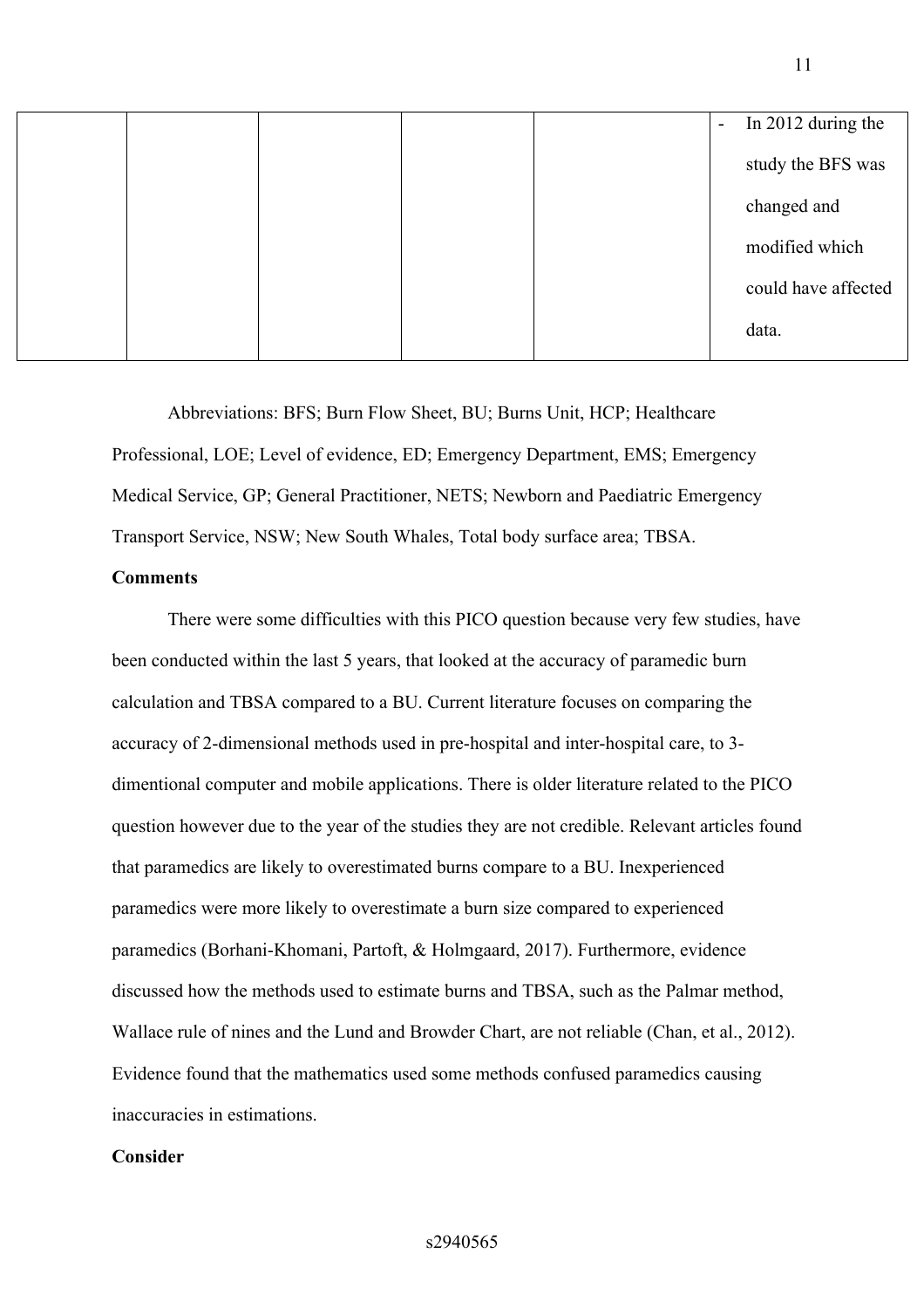Based on the relevant articles a change in practice is not recommended. More education and exposure to burns and TBSA estimation is needed to help improve accuracy. To advance paramedic practice further it is important that more research is conducted on determining the accuracy of the methods used to calculate burns and TBSA. If studies are able to find the most accurate method it will help increase paramedic accuracy in burns and TBSA estimation.

## **Clinical bottom line**

Paramedics are more likely to overestimate burns and total body surface area. This could be due to the methods used in pre-hospital care and the lack of exposure to burns patients.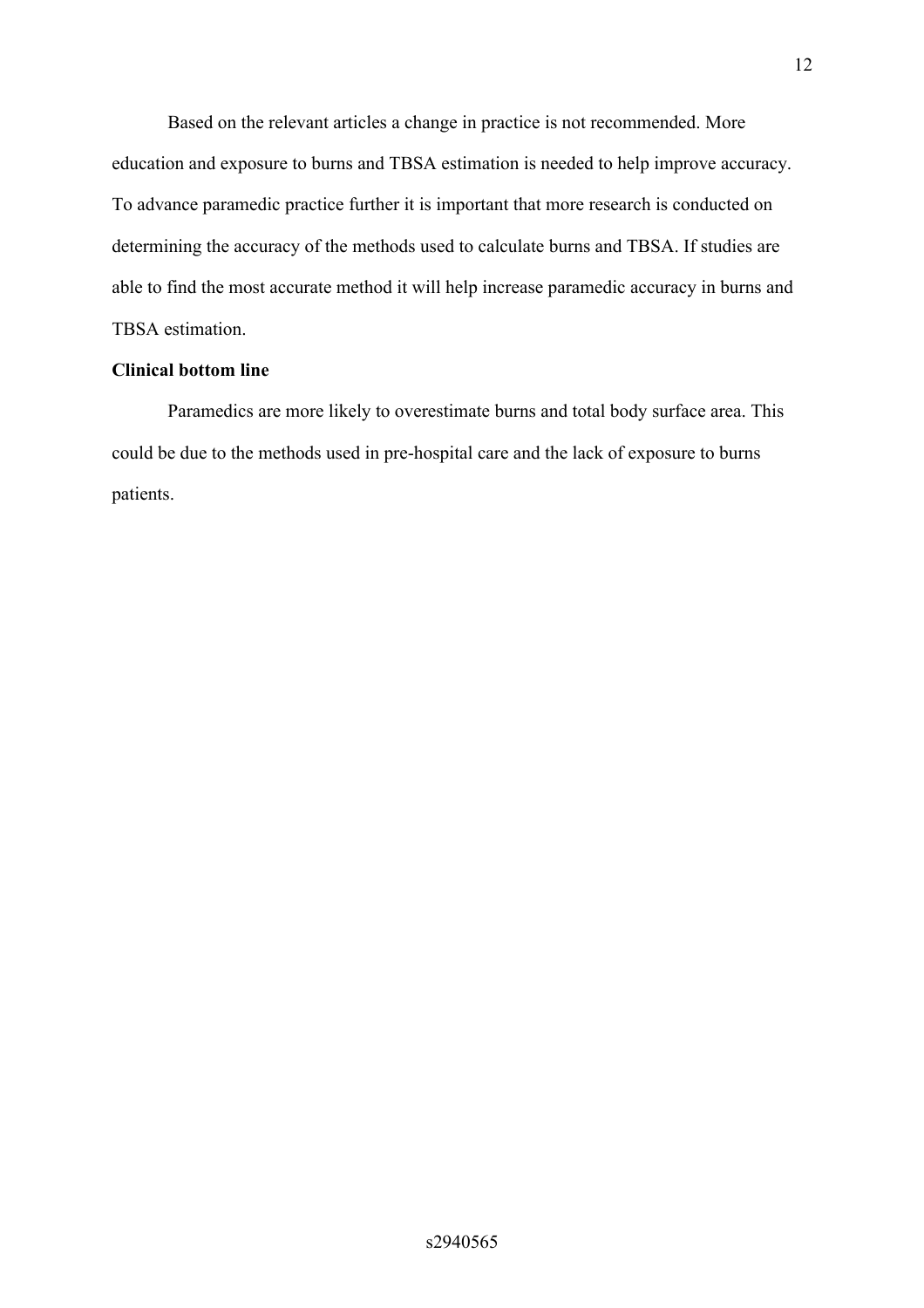- Borhani-Khomani, K., Partoft, S., & Holmgaard, R. (2017). Assessment of burn size in obese adults; a literature review. *Journal of Plastic Surgery and Hand Surgery, 51*(6), 375- 380. doi:10.1080/2000656X.2017.1310732
- Caldwell, N., Serio-Malvin, M., Chung, K., Salinas, J., Shiels, M., Cancio, L., . . . Mann-Salinas, E. (2017). Follow-Up Evaluation of the U.S. Army Institute of Surgical Research Burn Flow Sheet for En Route Care Documentation of Burned Combat Casualties. *Military Medicine, 182*, 2021-2026. doi:10.7205/MILMED-D-17-00121
- Chan, Q., Barzi, F., Cheney, L., Harvey, J., Holland, A., & Cohen, D. (2012). Burn size estimation in children: Still a problem. *Emergency Medicine Australasia, 24*(2), 181– 186. doi:10.1111/j.1742-6723.2011.01511.x
- Face, S., & Dalton, S. (2017). Consistency of total body surface area assessment in severe burns: Implications for practice. *Paediatric Emergency Medicine, 29*(4), 429-432. doi:10.1111/1742-6723.12806
- Fussell, T., Blackbrun, F., & Ross, J. (2014). G14 Are HCPs able to Estimate the Surface Area of a Burn in a Child? *Association of Paediatric Emergency Medicine, 99*(1), 6-7. doi:10.1136/archdischild-2014-306237.14
- Hall, K., & Burns, B. (2017). A review of the burns caseload of a physician-based helicopter emergency medical service. *Emergency Medicine Australasia, 29*(4), 438-443. doi:10.1111/1742-6723.12810
- Kallinen, O., Koljonen, V., Tukiainen, E., Randell, T., & Kirves, H. (2016). Prehospital Care of Burn Patients and Trajectories on Survival. *Prehospital Emergency Care, 20*(1), 97-105. doi:10.3109/10903127.2015.1056895
- McCulloh, C., Nordin, A., Talbot, L., Shi, J., Fabia, R., & Takkar, R. (2018). Accuracy of Prehospital Care Providers in Determining Total Body Surface Area Burned in Severe